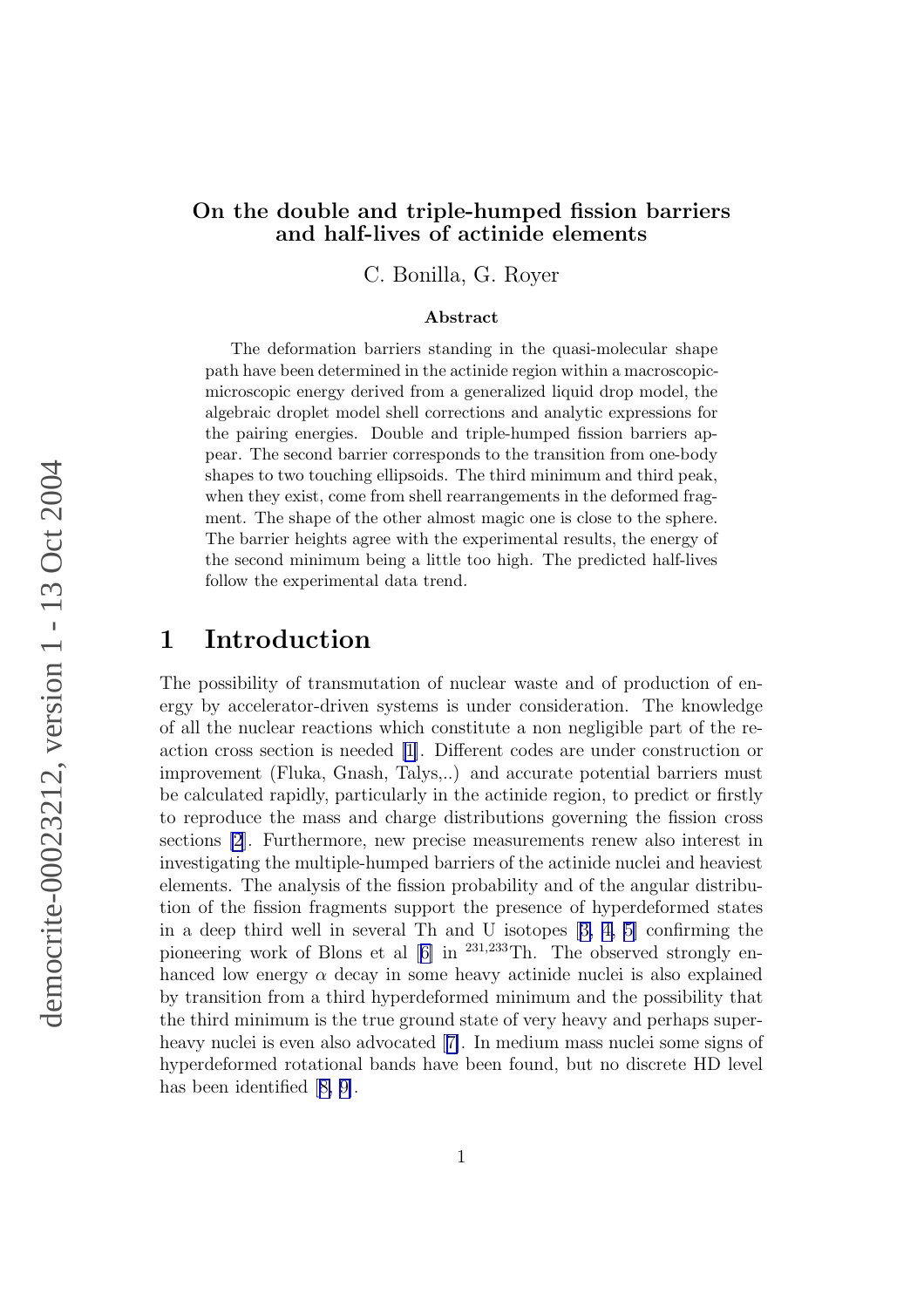By adding at the macroscopic liquid drop model energy of elongated onebody shapes an oscillatory microscopic contribution, the Strutinsky's method [\[10\]](#page-19-0) generated double-humped barriers allowing to predict and explain the fission isomer characteristics. Myers and Swiatecki[[11](#page-19-0)] proposed analytic formulae in the same objective of taking into account the shell and pairing energies. Later on, the asymmetric two-center shell model[[12](#page-19-0)], Hartree-Fock-Bogoliubov [\[13](#page-19-0)] and relativistic mean field theories [\[14\]](#page-19-0) have also allowed to reproduce double-humped barriers. The heights of the inner and asymmetric outer fission barriers are almost constant (5-6 MeV) from Th to Am isotopes [\[15, 16\]](#page-20-0). It is a severe test for the theoretical models. In the actinide region the third hyperdeformed minimum was predicted by Möller et al [\[17\]](#page-20-0) and by recent theoretical approaches[[18, 19, 20\]](#page-20-0).

It has been previously shown within a Generalized Liquid Drop Model taking into account both the proximity energy between close opposite surfaces, the asymmetry and an accurate radius that most of the symmetric and asymmetric fission [\[21, 22\]](#page-20-0),  $\alpha$  and light nucleus emissions [\[23, 24\]](#page-20-0) and super and highly deformed state data[[25](#page-20-0)] can also be reproduced in the fusiolike shape path. The purpose of this work is, within this GLDM, to go beyond the two separated sphere approximation by taking into account the ellipsoidal deformations of the two different fission fragments and their associated shell and pairing energies, investigating all the possible mass and charge asymmetries.

### 2 Potential energy

The total energy of a deformed nucleus is the sum of the macroscopic GLDM energy, the shell correction energy and the pairing energy. The GLDM energy is given by[[26\]](#page-20-0)

$$
E = E_V + E_S + E_C + E_{prox} + E_{rot}, \t\t(1)
$$

where the different terms are respectively the volume, surface, Coulomb, nuclear proximity and rotational energies.

All along the deformation path the nuclear proximity energy term  $E_{prox}$ allows to take into account the effects of the attractive nuclear forces between nucleons facing each other across a neck in the case of a deformed one-body shape or across a gap in the case of two separated fragments. This is not a small correction in the quasi-molecular shape path. For example, at the contact point between two spherical Kr and Ba nuclei the proximity energy reaches −43 MeV.

$$
E_{prox}(r) = 2\gamma \int \Phi \left[ D(r, h)/b \right] 2\pi h dh. \tag{2}
$$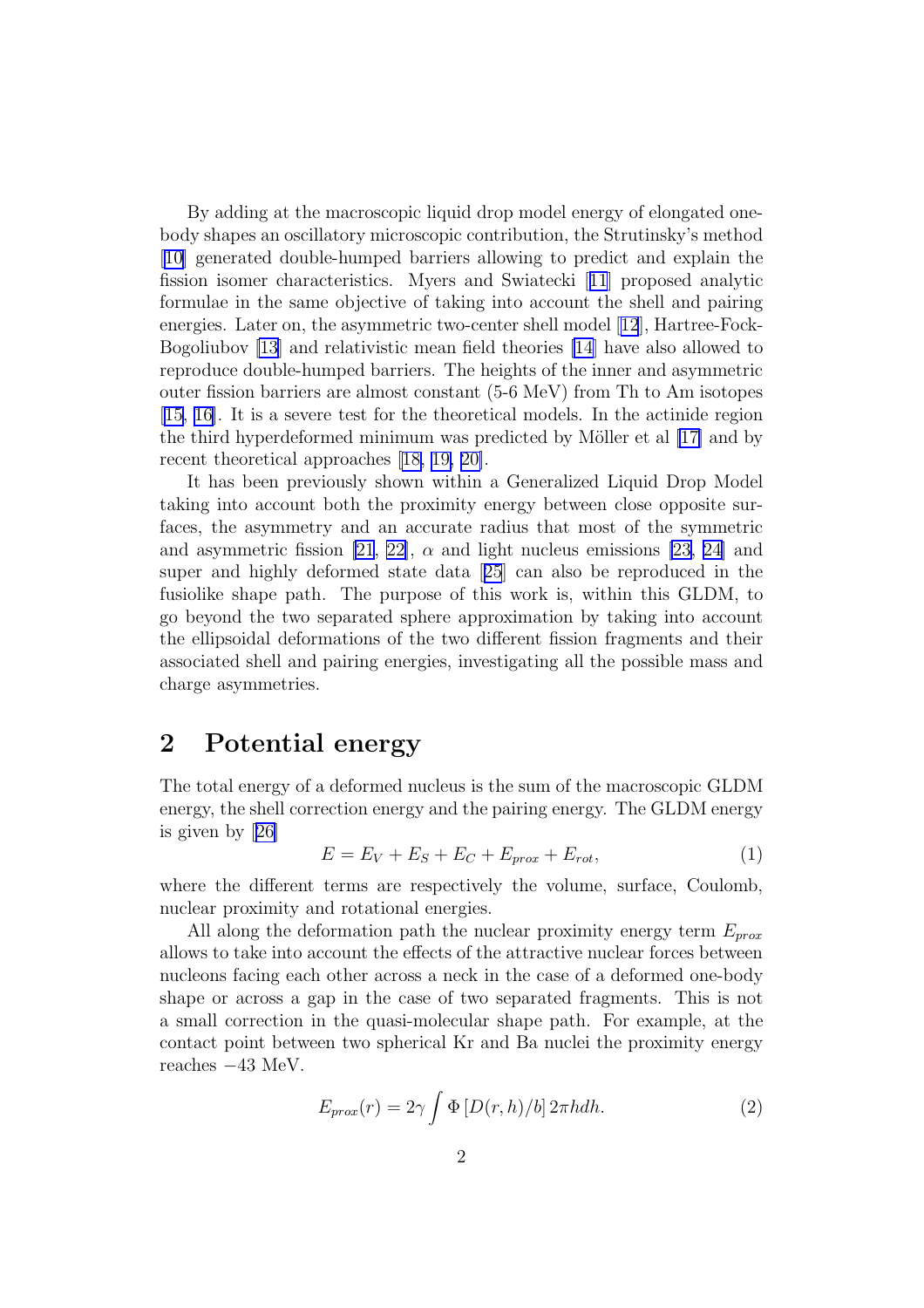$r$  is the distance between the mass centres.  $h$  is the transverse distance varying from the neck radius to the height of the neck border.  $D$  is the distance between the opposite surfaces and b the surface width.  $\Phi$  is the proximity function and  $\gamma$  the surface parameter.

#### 2.1 One-body-shapes

For one-body shapes, the first three contributions are given by

$$
E_V = -15.494(1 - 1.8I^2)A\ MeV,\tag{3}
$$

$$
E_S = 17.9439(1 - 2.6I^2)A^{2/3}\frac{S}{4\pi R_0^2} \; MeV,\tag{4}
$$

$$
E_C = 0.6e^2(Z^2/R_0)B_C.
$$
\n(5)

 $B<sub>C</sub>$  is the Coulomb shape dependent function, S is the surface and I is the relative neutron excess [\[26\]](#page-20-0).

$$
B_C = 0.5 \int (V(\theta)/V_0) (R(\theta)/R_0)^3 \sin \theta d\theta, \qquad (6)
$$

where  $V(\theta)$  is the electrostatic potential at the surface and  $V_0$  the surface potential of the sphere.

The radius  $R_0$  of the compound nucleus is defined as:

$$
R_0 = (1.28A^{1/3} - 0.76 + 0.8A^{-1/3}) fm.
$$
 (7)

which leads, for example, to  $R_0 = 5.3$  fm and  $r_0 = 1.15$  fm for <sup>98</sup>Zr and  $R_0 = 7.5$  fm and  $r_0 = 1.18$  fm for <sup>255</sup> Fm. The radius of the two fragments is calculated assuming volume conservation.

As in previous works, the one-body shape sequence is described within two joined elliptic lemniscatoids which allow to simulate the development of a deep neck in compact and little elongated shapes with spherical ends (see Fig. [1\)](#page-3-0). The proximity energy is maximized in this deformation path.

#### 2.2 Two separated ellipsoids

For two-body shapes, the coaxial ellipsoidal deformations have been considered [\[27](#page-20-0)] (see Fig. [2\)](#page-3-0). The system configuration depends on two parameters : the ratios  $s_i$   $(i = 1, 2)$  between the transverse semi-axis  $a_i$  and the radial semi-axis  $c_i$  of the two different fragments.

$$
a_i = R_i s_i^{1/3} \quad and \quad c_i = R_i s_i^{-2/3}.
$$
 (8)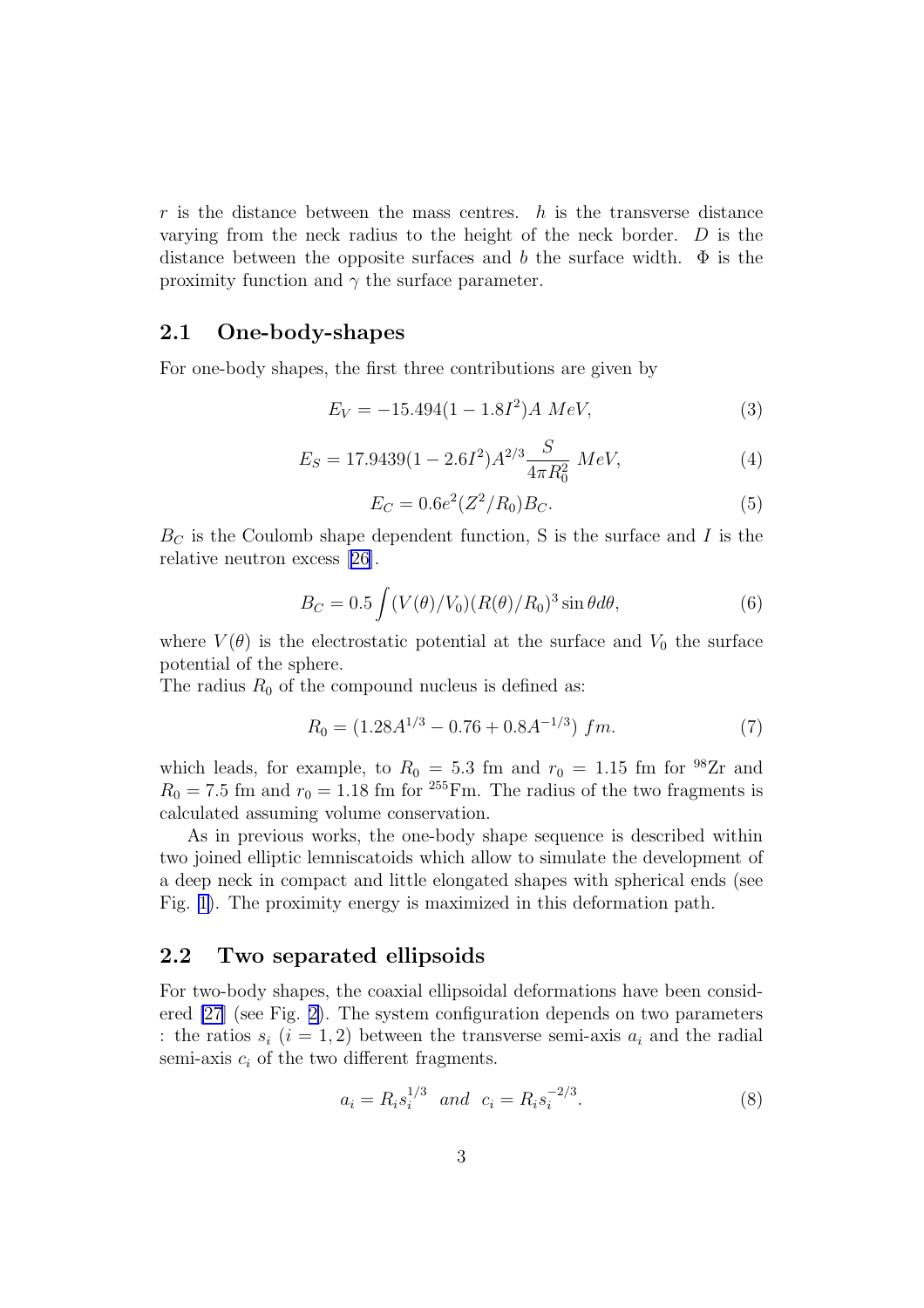<span id="page-3-0"></span>

Figure 1: Selected shape sequence to simulate the one-body shape evolution.



Figure 2: Two coaxial ellipsoid configuration describing the two-body shape part of the fission barrier. The fission axis is the common axis of revolution.

The prolate deformation is characterized by  $s \leq 1$  and the related eccentricity is written as  $e^2 = 1 - s^2$  while in the oblate case  $s \ge 1$  and  $e^2 = 1 - s^{-2}$ . The volume and surface energies are  $E_{V_{12}} = E_{V_1} + E_{V_2}$  and  $E_{S_{12}} = E_{S_1} + E_{S_2}$ . In the prolate case, the relative surface energy reads

$$
B_{Si} = \frac{(1 - e_i^2)^{1/3}}{2} \left[ 1 + \frac{\sin^{-1}(e_i)}{e_i (1 - e_i^2)^{1/2}} \right]
$$
(9)

and in the oblate case

$$
B_{Si} = \frac{(1 + \epsilon_i^2)^{1/3}}{2} \left[ 1 + \frac{\ln(\epsilon_i + (1 + \epsilon_i^2)^{1/2})}{\epsilon_i (1 + \epsilon_i^2)^{1/2}} \right] \quad \epsilon_i^2 = s_i^2 - 1. \tag{10}
$$

The Coulomb self-energy of the spheroid  $i$  is

$$
E_{C,self} = \frac{3e^2 Z_i^2 B_{ci}}{5R_i}.
$$
\n(11)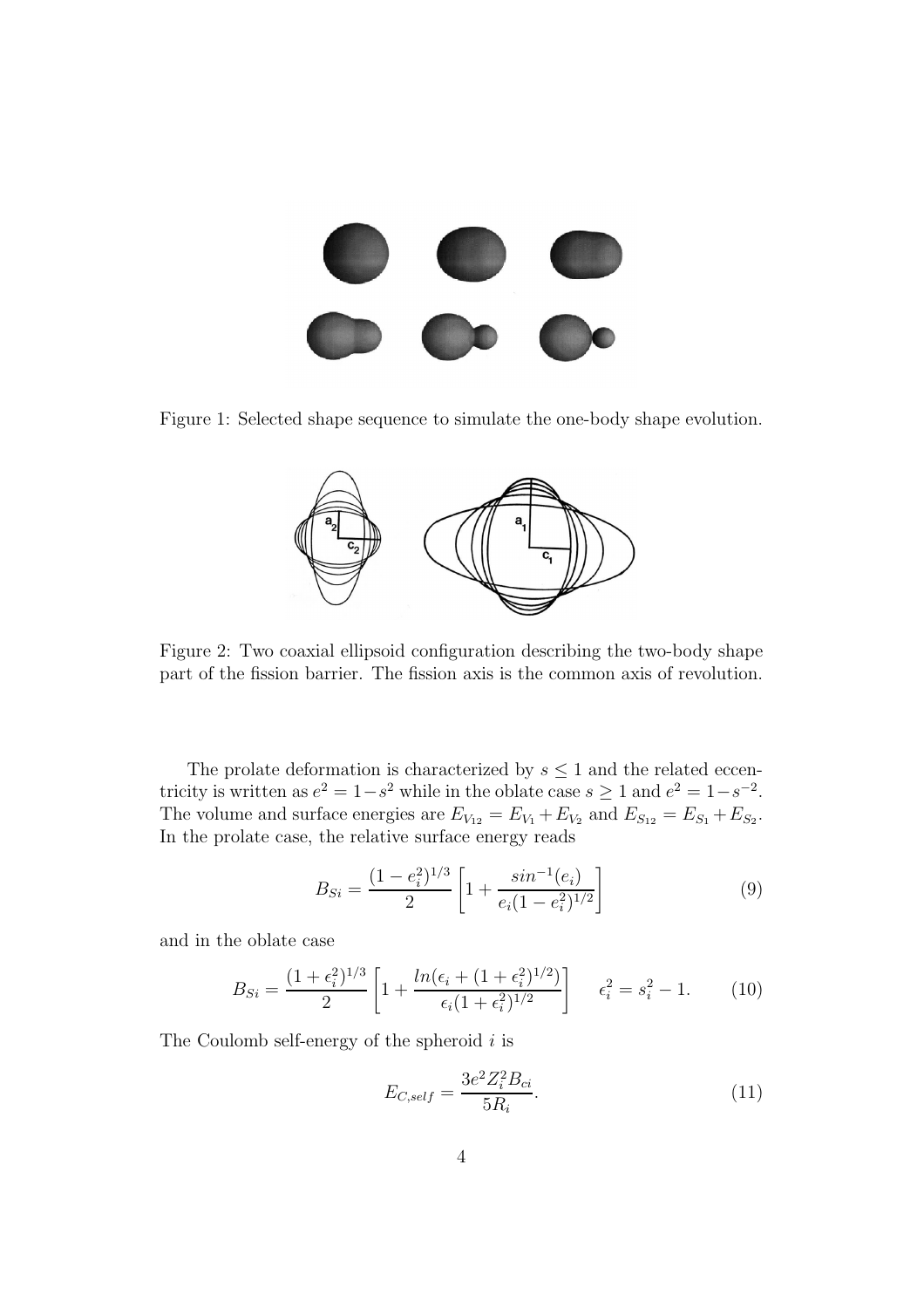The relative self-energy is, in the prolate case

$$
B_{Ci} = \frac{(1 - e_i^2)^{1/3}}{2e_i} ln \frac{1 + e_i}{1 - e_i}
$$
 (12)

and, in the oblate case

$$
B_{Ci} = \frac{(1 + \epsilon_i^2)^{1/3}}{\epsilon_i} \tan^{-1} \epsilon_i.
$$
 (13)

The Coulomb interaction energy between the two fragments reads

$$
E_{C,int} = \frac{e^2 Z_1 Z_2}{r} \left[ s(\lambda_1) + s(\lambda_2) - 1 + S(\lambda_1, \lambda_2) \right] \quad \lambda_i^2 = \frac{c_i^2 - a_i^2}{r^2},\tag{14}
$$

r being, as before, the distance between the two mass centres. In the prolate case,  $s(\lambda_i)$  is expressed as

$$
s(\lambda_i) = \frac{3}{4}(\frac{1}{\lambda_i} - \frac{1}{\lambda_i^3})ln(\frac{1+\lambda_i}{1-\lambda_i}) + \frac{3}{2\lambda_i^2},
$$
\n(15)

while, for the oblate shapes,

$$
s(\lambda_i) = \frac{3}{2}(\frac{1}{\omega_i} + \frac{1}{\omega_i^3})\tan^{-1}\omega_i - \frac{3}{2\omega_i^2} \qquad \omega_i^2 = -\lambda_i^2. \tag{16}
$$

 $S(\lambda_1, \lambda_2)$  can be represented in the form of a two-fold summation

$$
S(\lambda_1, \lambda_2) = \sum_{j=1}^{\infty} \sum_{k=1}^{\infty} \frac{3}{(2j+1)(2j+3)} \frac{3}{(2k+1)(2k+3)} \frac{(2j+2k)!}{(2j)!(2k)!} \lambda_1^{2j} \lambda_2^{2k}.
$$
 (17)

## 3 Shell energy

The shell corrections for a deformed nucleus have been determined within the algebraic formulae given in the Droplet Model[[28](#page-20-0)] with slightly different values of the parameters.

$$
E_{shell} = E_{shell}^{sphere} (1 - 2.6\theta^2) e^{-0.9\theta^2}.
$$
 (18)

The shell corrections for a spherical nucleus are

$$
E_{shell}^{sphere} = 5.8 \left[ (F(N) + F(Z)) / (0.5A)^{2/3} - 0.26A^{1/3} \right] \; MeV, \tag{19}
$$

where, for  $M_{i-1} < X < M_i$ ,

$$
F(X) = q_i(X - M_{i-1}) - 0.6(X^{5/3} - M_{i-1}^{5/3}).
$$
\n(20)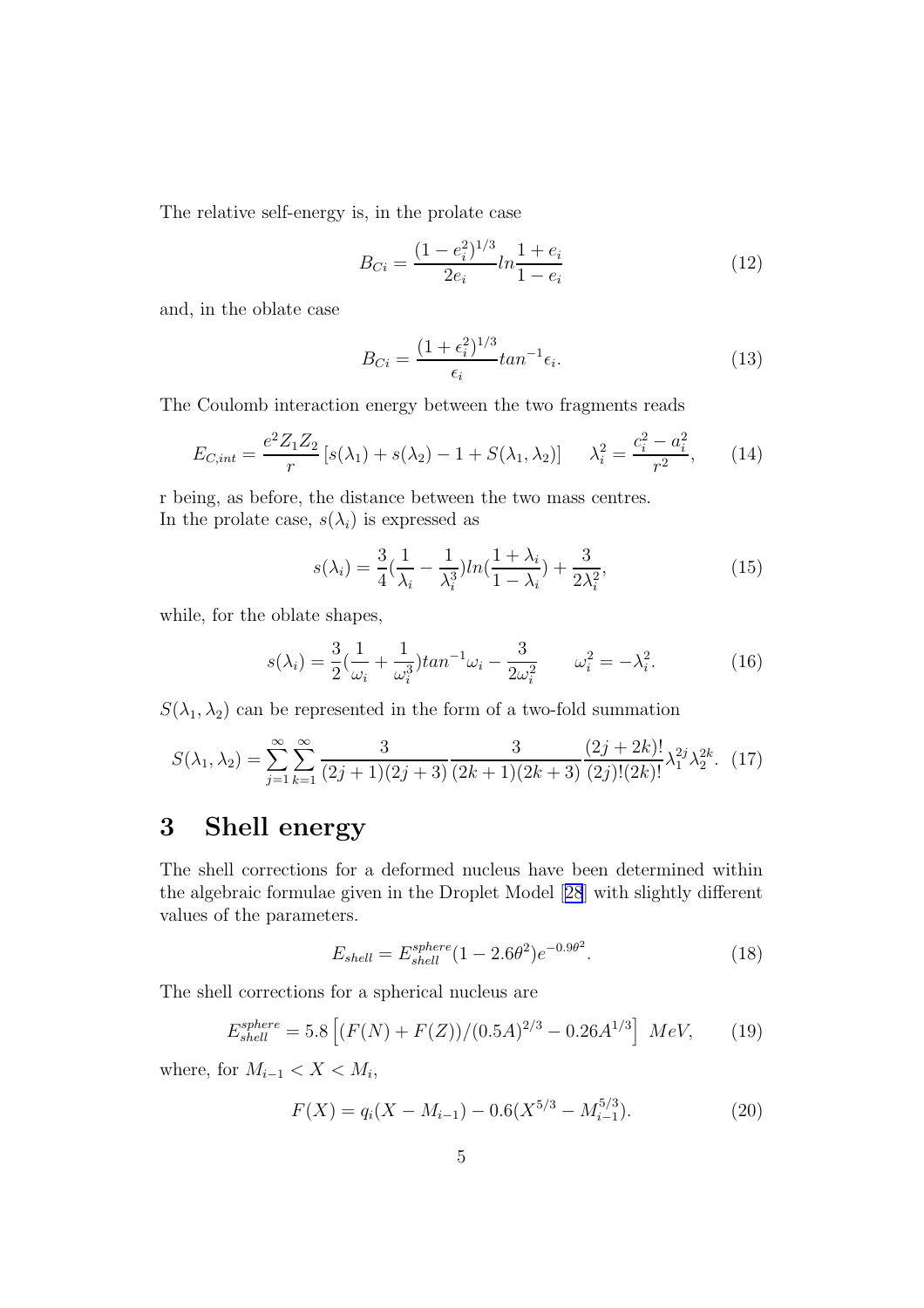$M_i$  are the magic numbers and

$$
q_i = 0.6(M_i^{5/3} - M_{i-1}^{5/3})/(M_i - M_{i-1}).
$$
\n(21)

The selected highest proton magic number is 114 while, for the two highest neutron magic numbers, the values 126 and 184 have been retained.

$$
\theta^2 = (\delta R)^2 / a^2. \tag{22}
$$

The distortion  $\theta$ a is the root mean square of the deviation of the nuclear surface from the sphere, a quantity which incorporates indiscriminately all types of deformation. The range a has been chosen to be  $0.32r_0$ .

For the two-body shapes, the total shell energy is the sum of the shell corrections for each deformed fragment.

#### 4 Pairing energy

The pairing energy has been calculated with the following expressions. For odd Z, odd N and N=Z nuclei

$$
E_{Pairing} = 4.8/N^{1/3} + 4.8/Z^{1/3} - 6.6/A^{2/3} + 30/A.
$$
 (23)

For odd Z, odd N and  $N \neq Z$  nuclei

$$
E_{Pairing} = 4.8/N^{1/3} + 4.8/Z^{1/3} - 6.6/A^{2/3}.
$$
 (24)

For odd Z, even N nuclei

$$
E_{Pairing} = 4.8/Z^{1/3}.\tag{25}
$$

For even Z, odd N nuclei

$$
E_{Pairing} = 4.8/N^{1/3}.\tag{26}
$$

For even Z, even N nuclei

$$
E_{Pairing} = 0.\t\t(27)
$$

### 5 Potential barriers

The dependence of the potential barriers on the shape sequence and introduction of the microscopic corrections is displayed in Fig. [3](#page-6-0) for an asymmetric fission path of the  $^{230}$ Th nucleus. The shell effects generate the slightly de-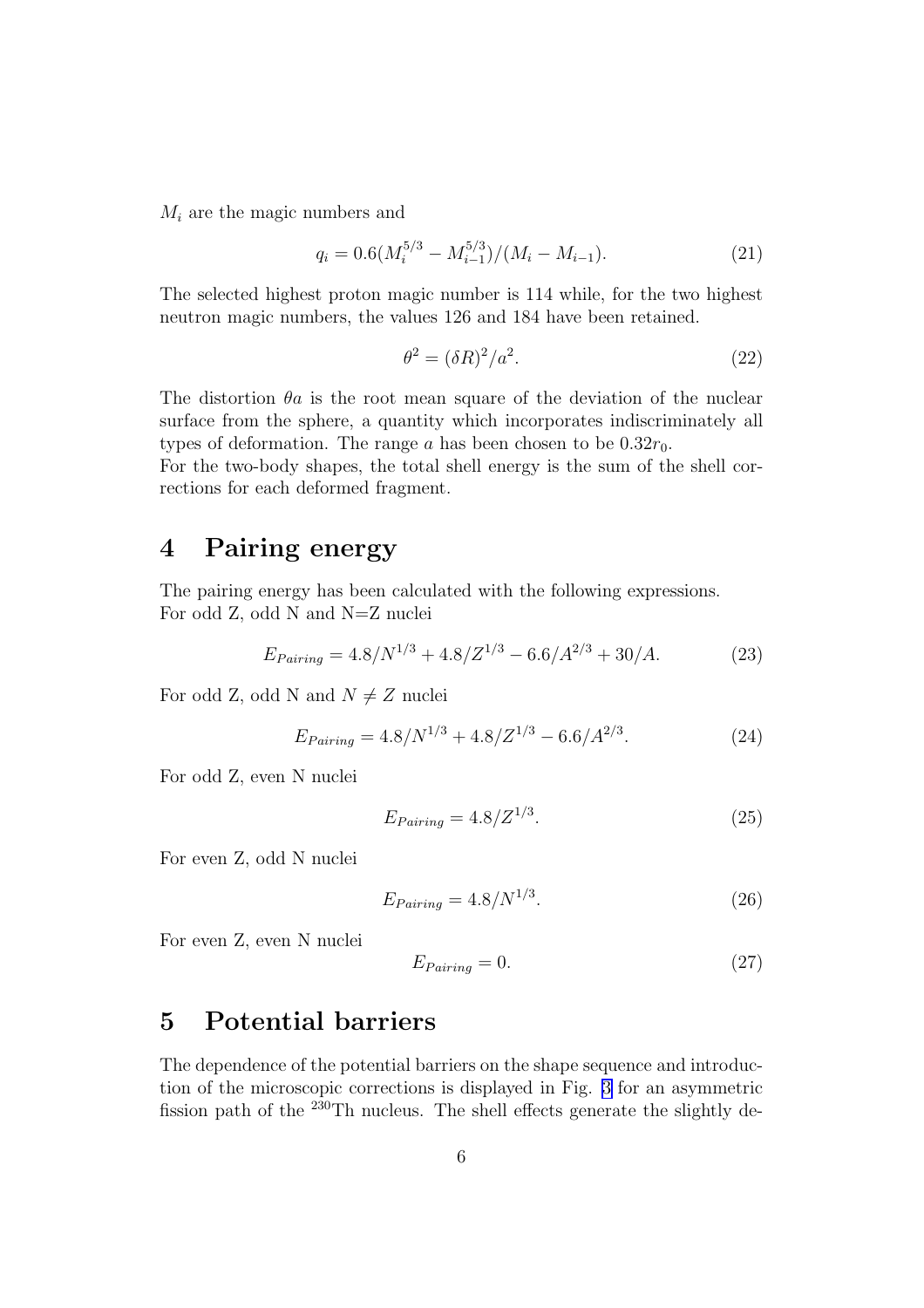<span id="page-6-0"></span>

Figure 3: Asymmetric fission barrier of a <sup>230</sup>Th nucleus emitting a doubly magic nucleus <sup>132</sup>Sn. The dashed and dashed-dotted curves give the energy within the two-sphere approximation for the two-body shapes without and with shell corrections around the original sphere while the dotted and solid lines include the ellipsoidal deformations without and with shell energies. r is the distance between mass centres.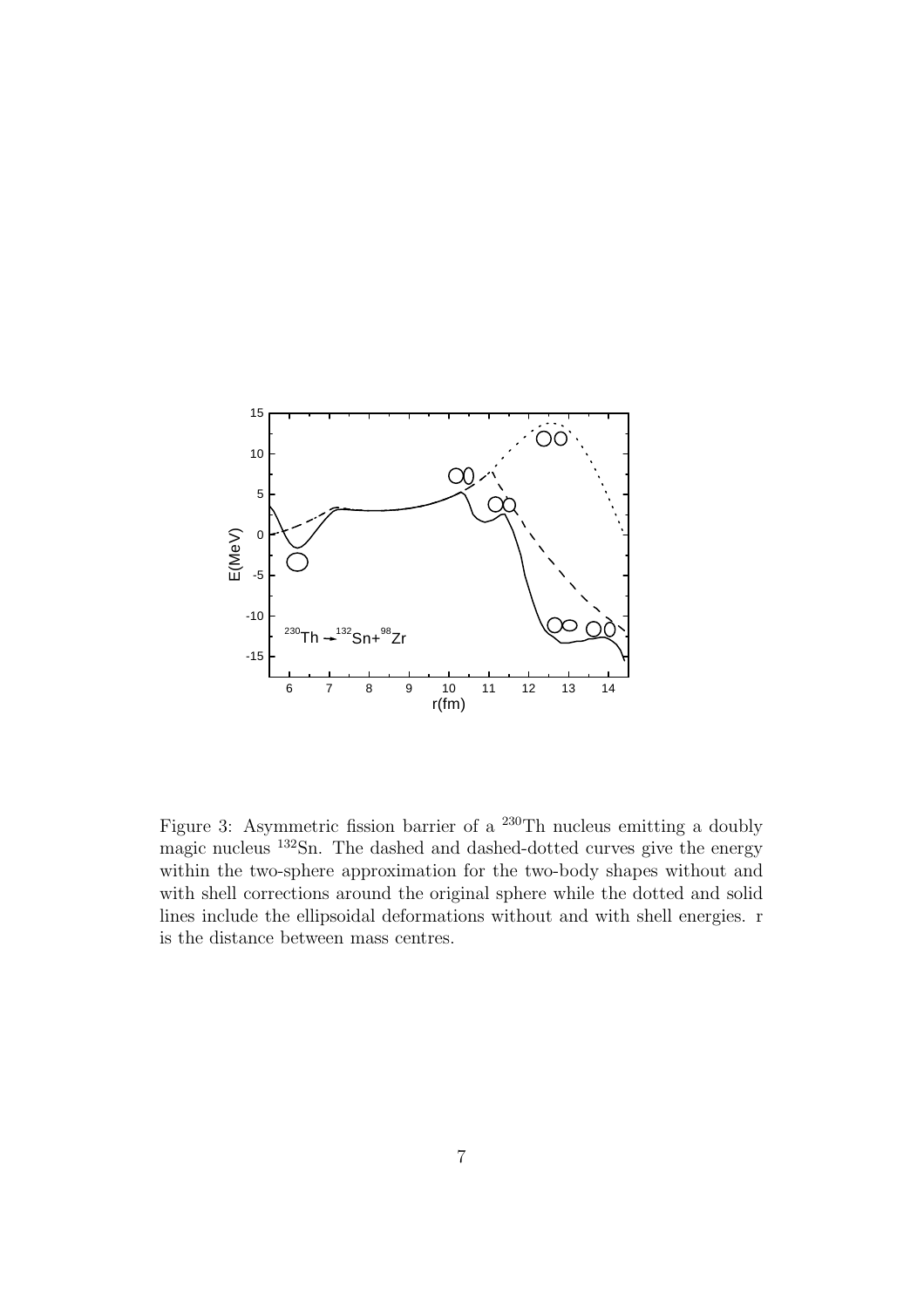formed ground state and contribute to the formation of the first peak. The proximity energy flattens the potential energy curve and will explain the formation of a deep second minimum for heaviest nuclei. The shell effects are attenuated at these large deformations. In the exit channel corresponding to the two-sphere approximation the top of the barrier ( $r = 12.6$  fm on this example) is reached after the rupture of the matter bridge between the two spherical fragments  $(r = 11.4 \text{ fm})$ . Then, the top corresponds to two separated spherical fragments maintained in unstable equilibrium by the balance between the attractive nuclear forces and the repulsive Coulomb ones. In this path, the introduction of the shell and pairing effects for two-body shapes is not sufficient to reproduce accurately the experimental data on the fission barrier heights of actinide nuclei. The transition between one-body and two-body shapes is less smooth when the ellipsoidal deformations of the fragments and the proximity energy are taken into account. It corresponds to the passage (at  $r = 11$  fm for <sup>230</sup>Th) from a one-body shape with spherical ends and a deep neck to two touching ellipsoidal fragments, one or both of them being slightly oblate. The barrier height is reduced by several MeV. The introduction of the shell effects still lowers the second peak and shifts it to an inner position ( $r = 10.3$  fm here). It even leads to a third minimum and third peak in this asymmetric decay path. A plateau appears also at larger distances around 10 MeV below the ground state. It is due to the end of the contact between the two fragments and the persistence of the prolate deformation of the lightest fragment. The end of the plateau corresponds to the rapid transition from prolate to oblate shapes for the non-magical fragment and the vanishing of the proximity energy. This second fragment returns to a prolate shape when the interaction Coulomb energy is smaller.

The potential barriers for the <sup>232,235,238</sup>U, <sup>238,240,243</sup>Pu, <sup>243,244</sup>Am, <sup>243</sup>Cm,  $^{250}$ Bk and  $^{250}$ Cf nuclei are shown in Fig. [4](#page-9-0) to [7](#page-12-0). It is important to mention that to obtain these barriers the only input parameters are  $A_1, Z_1, A_2$ and  $Z_2$  and that the calculations are very rapid on an usual computer and, consequently, can be integrated in a more general and complex code.

For a given mass asymmetry, the charge asymmetry which minimizes the deformation energy has been selected. The proximity energy and the attenuated microscopic effects are responsible for the formation of a second one-body shape minimum. The heights of the two peaks generally increase with the asymmetry but the shell and pairing corrections induce strong variations from this global behaviour. Their main effect is to favour, for the U, Pu, Am and Cm isotopes, an asymmetric path where one fragment is close to the doubly magic number  $_{50}^{132}$ Sn nucleus, and, consequently, keeps an almost spherical shape. This effect is less pronounced for  $^{243}$ Cm and  $^{250}$ Cf since for nuclei with  $Z \sim 100$  the symmetric fission gives fragments with a charge of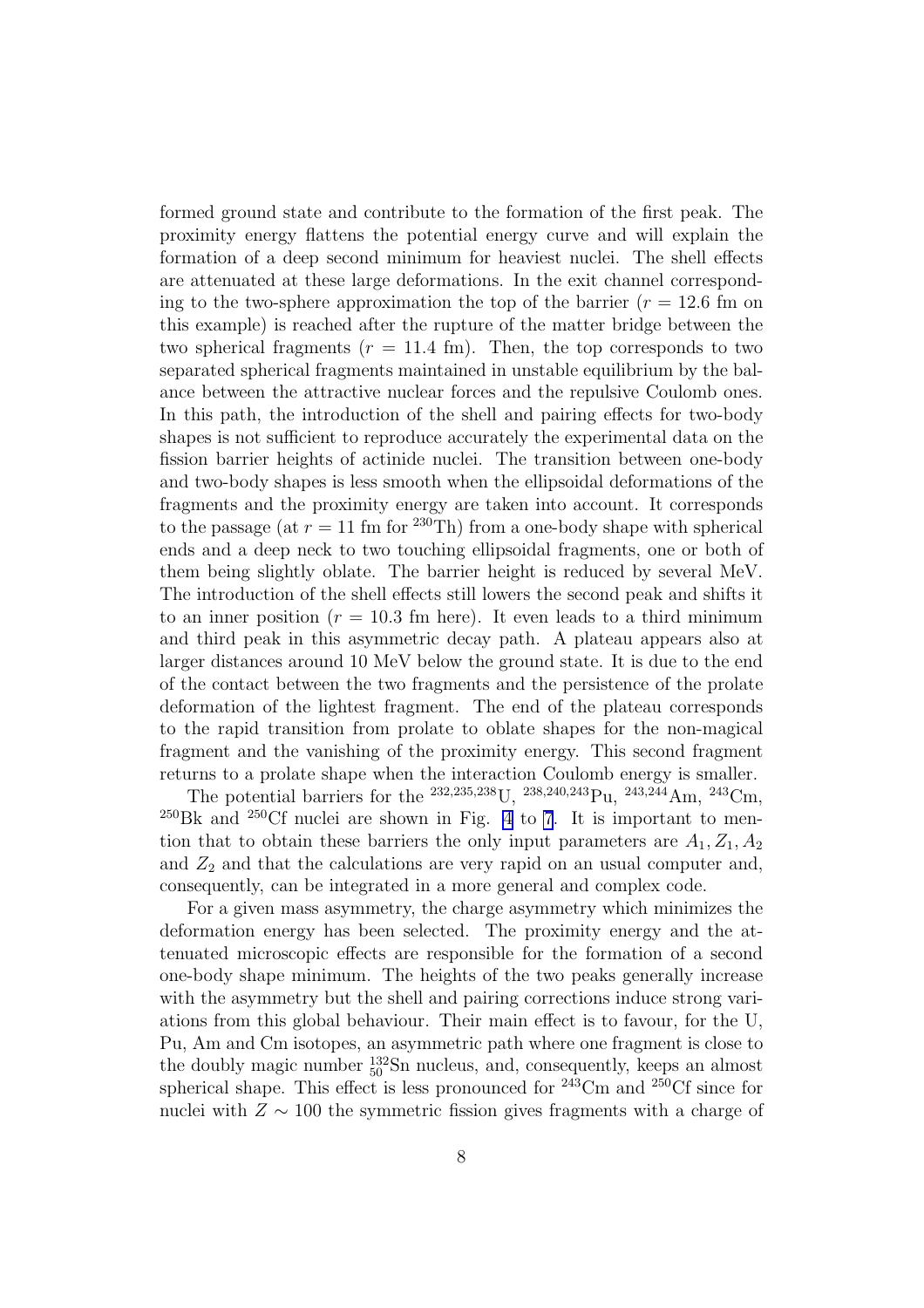around 50. For these nuclei a symmetric and an asymmetric exit channels are compared on the lower part of the Figures [6](#page-11-0) and [7.](#page-12-0) A third minimum and third peak appear in the asymmetric decay path. There is no third barrier in the symmetric deformation path. The origin of the third peak is investigated in section VI.

The calculated and experimental energies of the maxima and minima of the fission barriers are compared in table 1. The choice of the most probable fission path is difficult for some isotopes since there is a true degenerescence in energy between several paths of the multi-dimensional potential surfaces, particularly for the heaviest elements where the symmetric path seems more probable. There is a very good agreement between the experimental and theoretical heights  $E_a$  and  $E_b$  of the two peaks. The predicted value of the second minimum energy is a little too high. Two reasons may be advanced to explain this difference. Firstly, the shell energy may be underestimated at this large deformation. Secondly, the shape sequence may introduce too rapidly the asymmetry, which would lead to an undervaluation of the proximity energy. The still sparse data for the third barrier are correctly reproduced. For the heaviest nuclei the external barrier disappears since the attractive proximity forces can no more compensate for the repulsive Coulomb forces.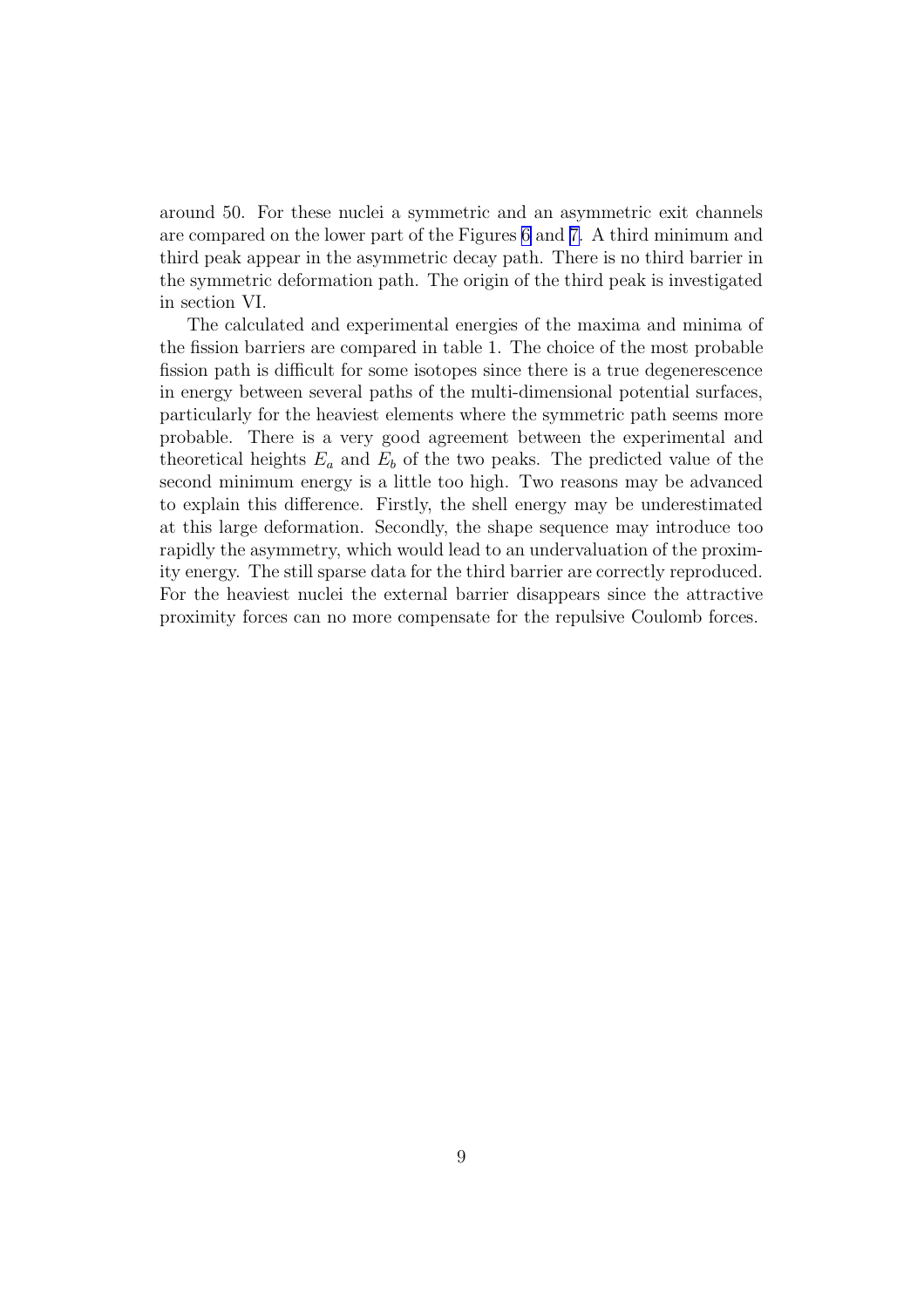<span id="page-9-0"></span>

Figure 4: On the left, multiple-humped fission barriers in the mentioned asymmetric fission path for <sup>232,235,238</sup>U. On the right, inner (full circles) and outer (crosses) fission barrier heights as a function of the mass of the heaviest fragment.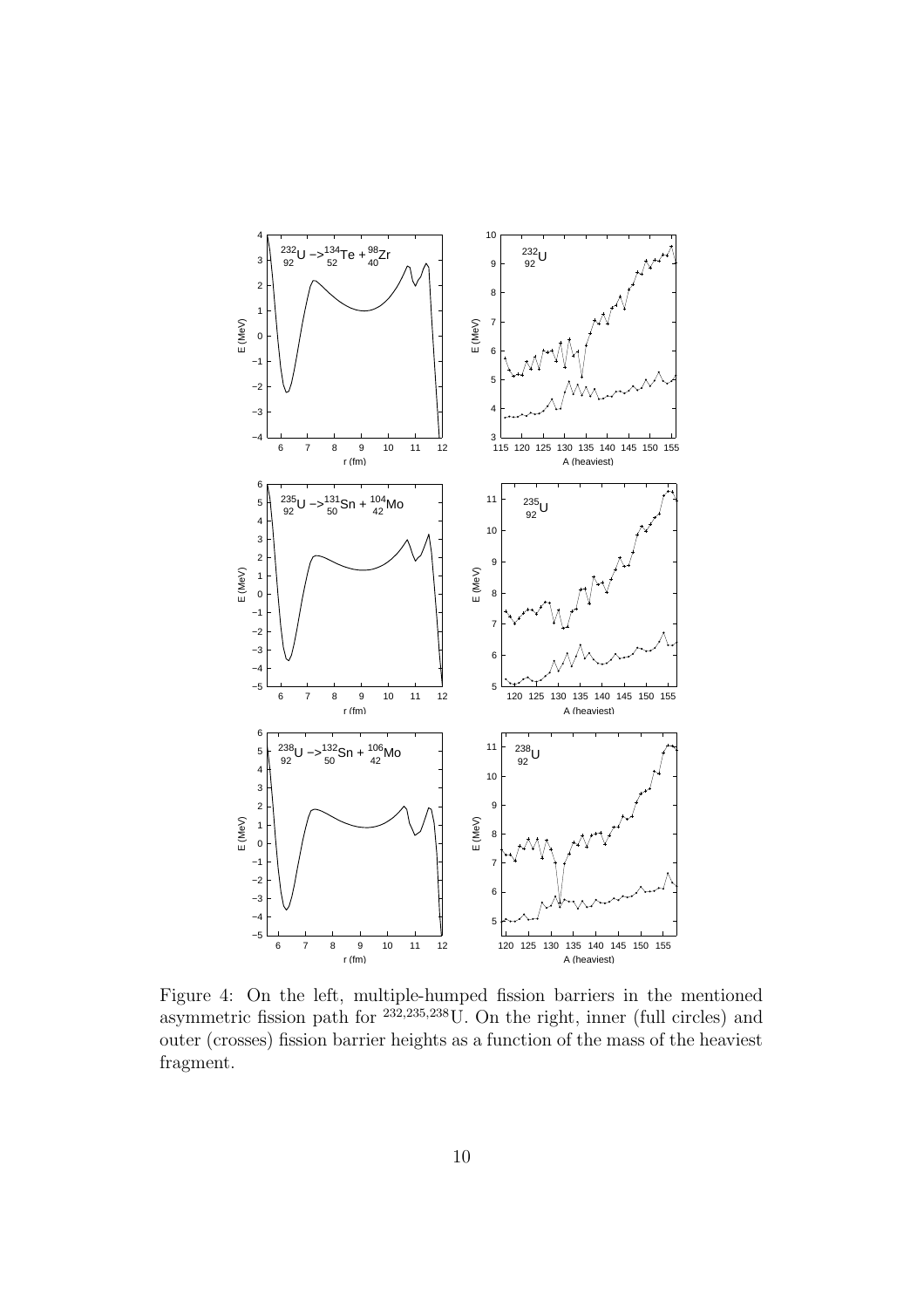

Figure 5: On the left, multiple-humped fission barriers in the mentioned asymmetric fission path for <sup>238,240,243</sup>Pu. On the right, inner (full circles) and outer (crosses) fission barrier heights as a function of the mass of the heaviest fragment.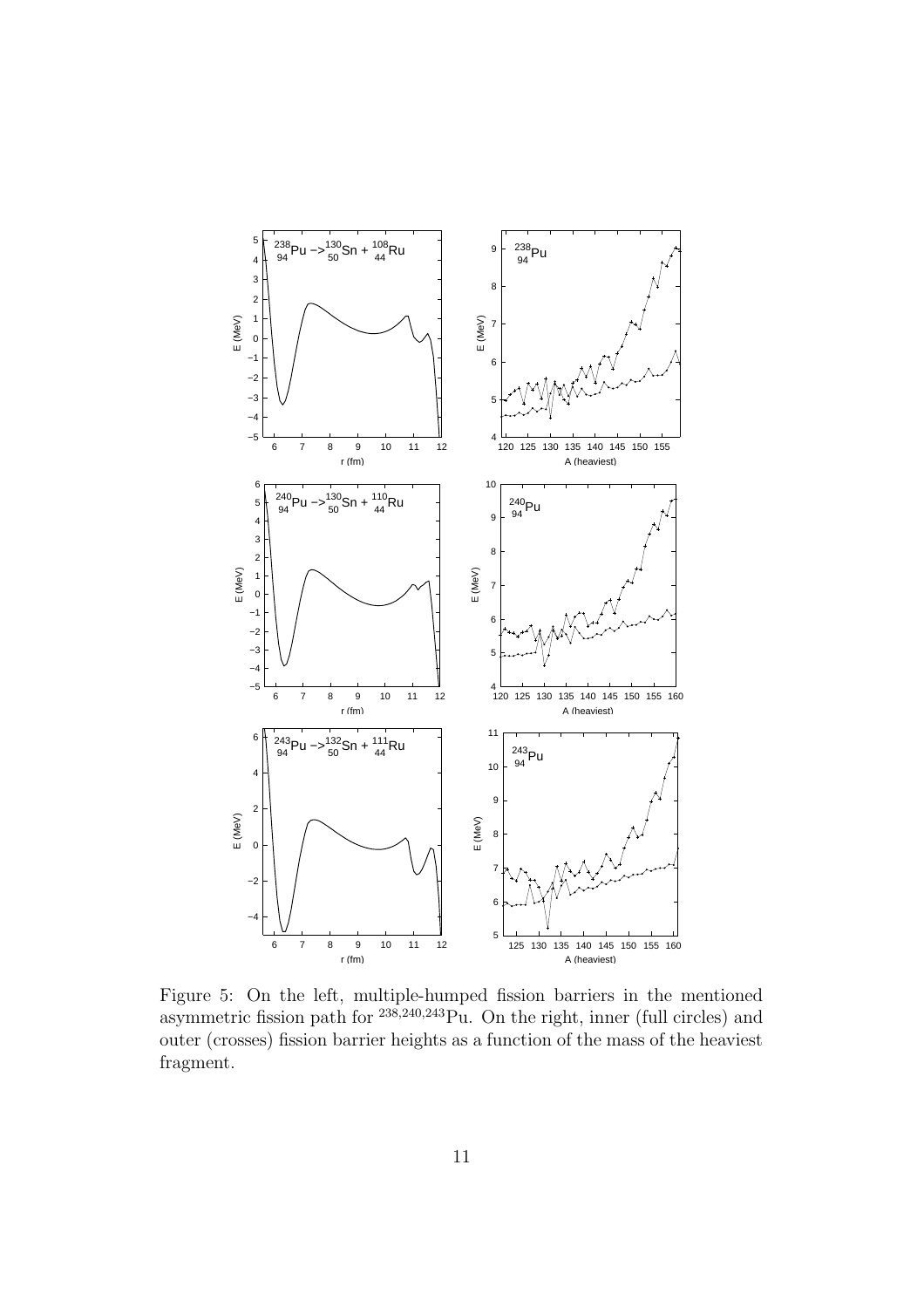<span id="page-11-0"></span>

Figure 6: Fission barriers for <sup>243</sup>,<sup>244</sup>Am and <sup>243</sup>Cm. The inner and outer fission barrier heights are given, on the right, respectively by the full circles and crosses.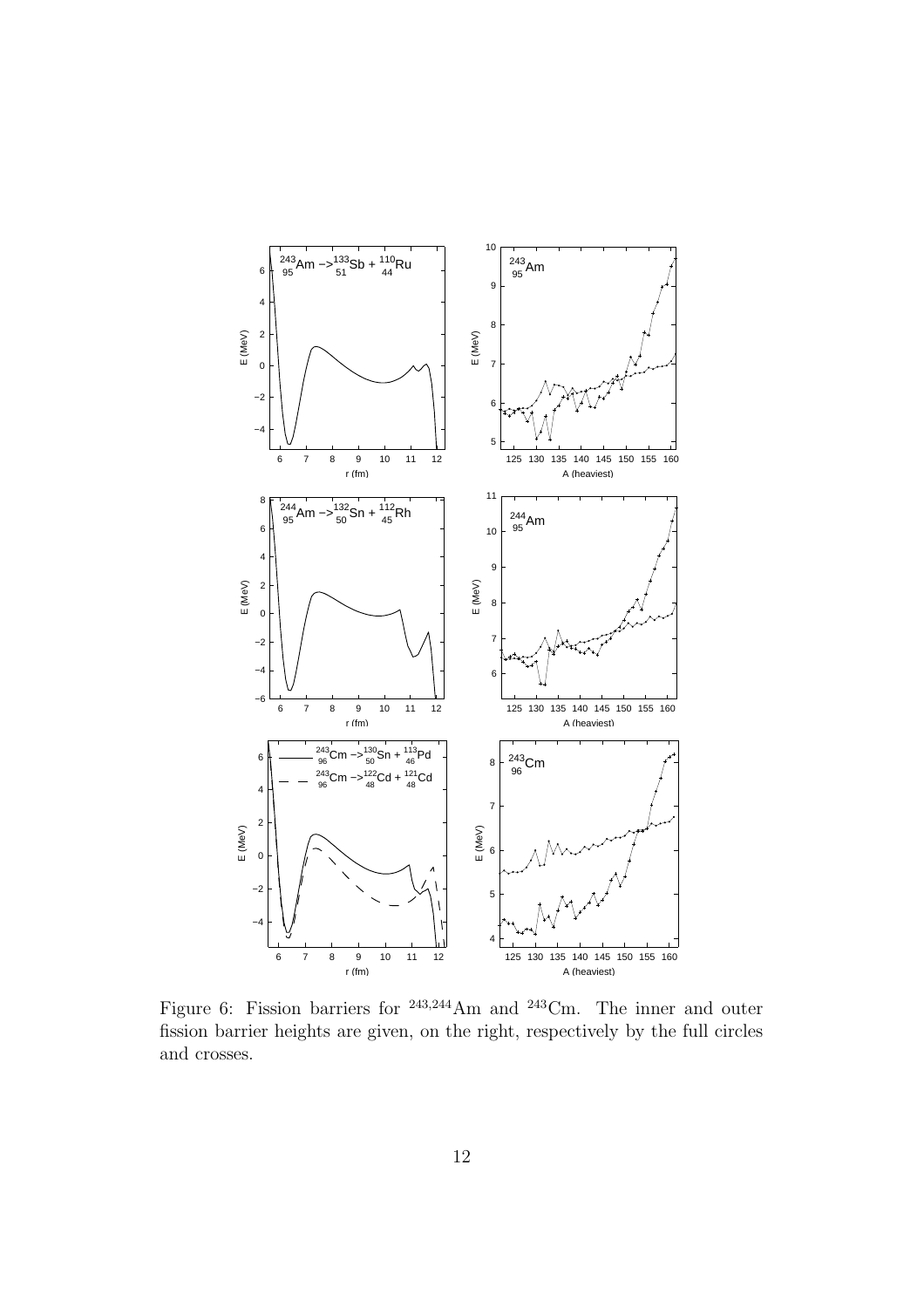<span id="page-12-0"></span>

Figure 7: Fission barriers for <sup>250</sup>Bk and <sup>250</sup>Cf. The inner and outer fission barrier heights are given, on the right, respectively by the full circles and crosses.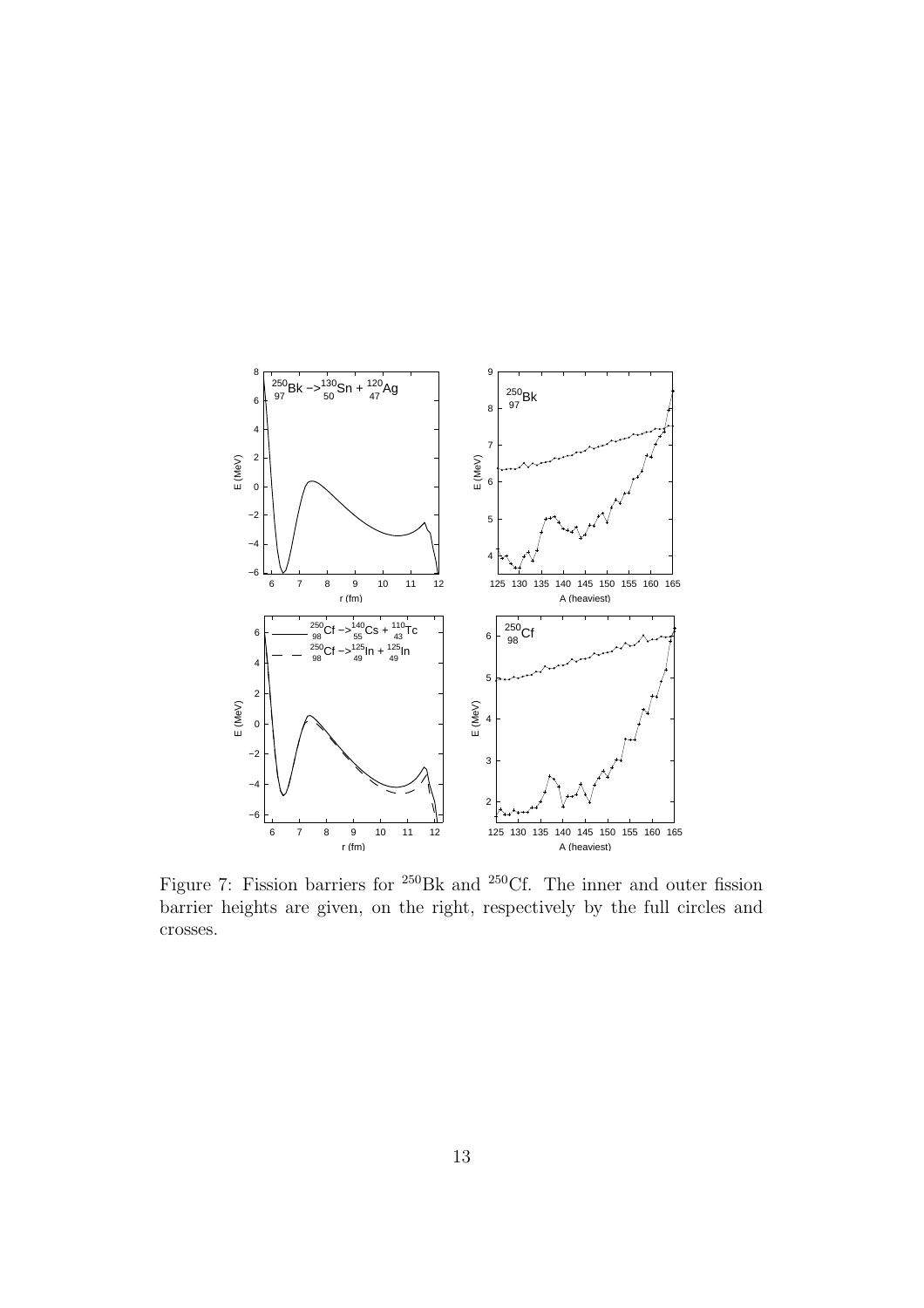Table 1. Comparison between theoretical and experimental [\[15](#page-20-0), [6](#page-19-0), [16](#page-20-0), [4](#page-19-0)] barrier characteristics for actinide nuclei.  $E_a$ ,  $E_b$  and  $E_c$  are the first, second and third peak heights while  $E_{II}$  and  $E_{III}$  are the energies of the second and third potential minima relatively to the ground state energy (in MeV).

#### 6 Third barrier

The origin of the existence of the third well in the asymmetric decay path is examined now (see Fig. [8\)](#page-14-0). The dashed line represents the potential for two touching ellipsoids when the one-body shape is still energetically favoured. The second peak (but first on the figure) corresponds to the point where these touching ellipsoids begin to give the lowest energy. The heaviest fragment is a magic nucleus. It therefore preserves its almost spherical shape. The non magic fragment was born in an oblate shape  $(s \sim 1.4)$ , due to the small distance between the mass centres at this step. When this distance increases, the ratio s decreases, because of the proximity energy which tends to keep close the two tips of the fragments. Thus, the lightest fragment remaining in contact with the other spherical fragment approaches the spherical shape and its shell energy increases to reach a maximum which is at the origin of the third peak and which corresponds to two touching different spheres. Before reaching this third peak a third minimum appears. Its shape is hyperdeformed and asymmetric in agreement with the experimental data [\[4\]](#page-19-0). Later on, the proximity forces maintain the two fragments in contact and the shape of the smallest one evolves to prolate shapes  $(s < 1)$  and the shell corrections decrease. The third barrier appears only in the asymmetric decay path and for some specific nuclei. In the symmetric mass exit path, the proximity and Coulomb energies counterbalance the smallest shell effects and induce an asymmetric shape, the two fragments remain in contact but one fragment is oblate while the other one is prolate. With increasing distance between the mass centres the two nuclei become prolate.

The dependence of the fission barrier heights and profiles on the asymmetry for the <sup>231</sup>,<sup>233</sup>Th and <sup>234</sup>,<sup>236</sup>U nuclei, for which experimental data on the third barrier exist, are given in Fig. [9](#page-15-0) and [10.](#page-16-0) The position of the second peak in the symmetric decay path corresponds to the position of the third peak in the asymmetric deformation path. Clearly the magicity of some Sn isotopes plays the main role.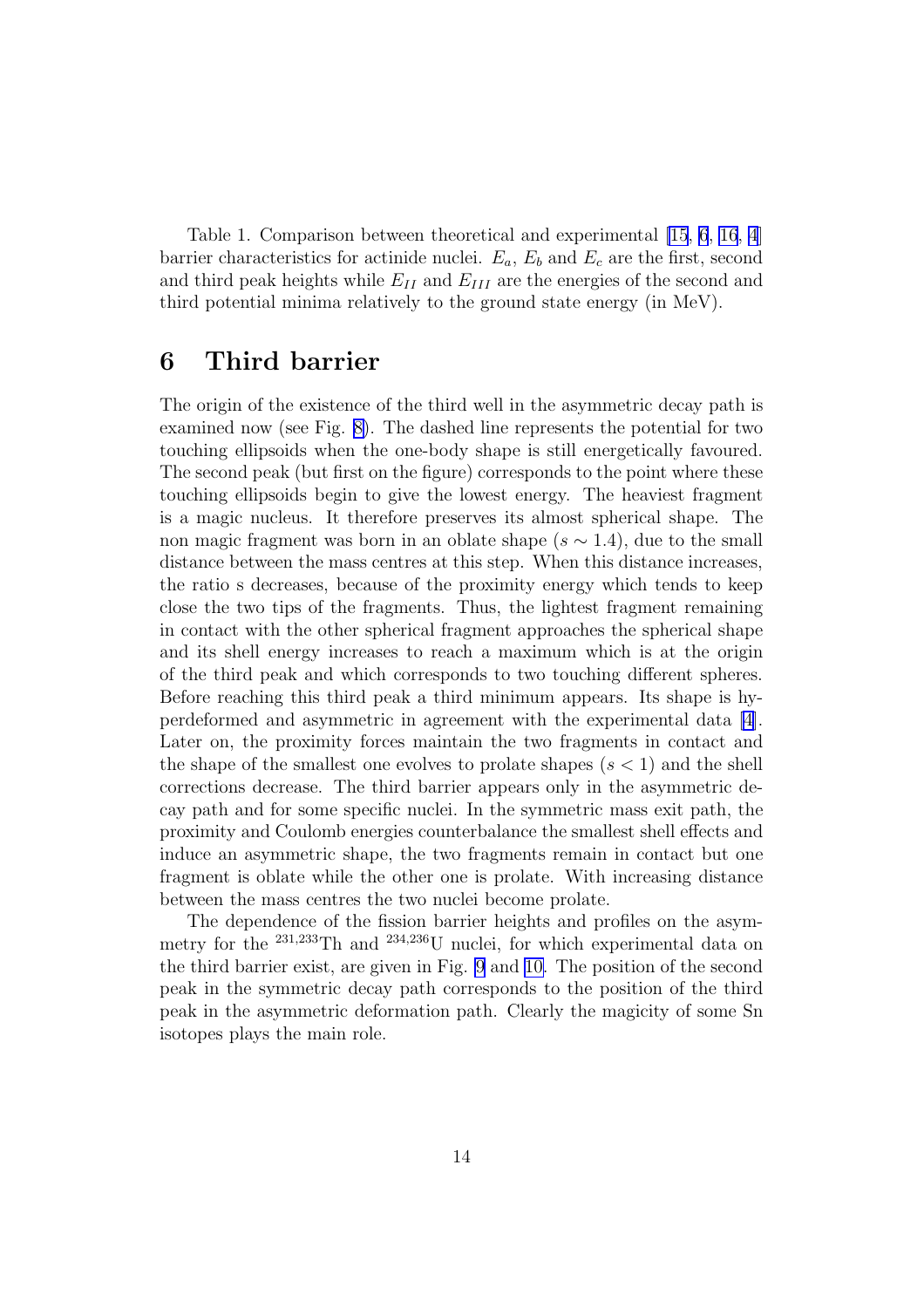<span id="page-14-0"></span>

Figure 8: Fission barriers, shell energies and ratio of the semi-axes of the two ellipsoidal fragments for an asymmetric decay channel and the symmetric one for <sup>236</sup>U. On the lowest part, the fission barrier is given by the solid line.

## 7 Half-lives

Within this asymmetric fission model the decay constant is simply given by  $\lambda = \nu_0 P$ . The assault frequency  $\nu_0$  has been taken as  $\nu_0 = 10^{20} s^{-1}$ . The barrier penetrability P is calculated within the action integral

$$
P = exp[-\frac{2}{\hbar} \int_{r_{in}}^{r_{out}} \sqrt{2B(r)(E(r) - E_{g.s})} dr].
$$
 (28)

The inertia  $B(r)$  is related to the reduced mass by

$$
B(r) = \mu[1 + 24exp(-3.25(r - R_{sph})/R_0)]
$$
\n(29)

where  $R_{sph}$  is the distance between the mass centres of the future fragments in the initial sphere,  $R_{sph}/R_0 = 0.75$  in the symmetric case.

The inertia depends on the internal structure of the system. A large amount of internal reorganization occuring at level crossings raises the inertia. For shapes near the ground state the inertia is expected to be considerably above the irrotational flow value. For shapes remaining a long time highly deformed the reduced mass is reached asymptotically. The selected phenomenological inertia  $B(r)$  adjusted to reproduce the experimental data is compared with other previous semi-empirical inertia in Fig. [11](#page-17-0). Its value is slightly higher at the beginning of the fission process. It reaches more rapidly the reduced mass value for elongated shapes.

The partial half-life is finally obtained by  $T_{1/2} = \frac{\ln 2}{\lambda}$  $\frac{n2}{\lambda}$ .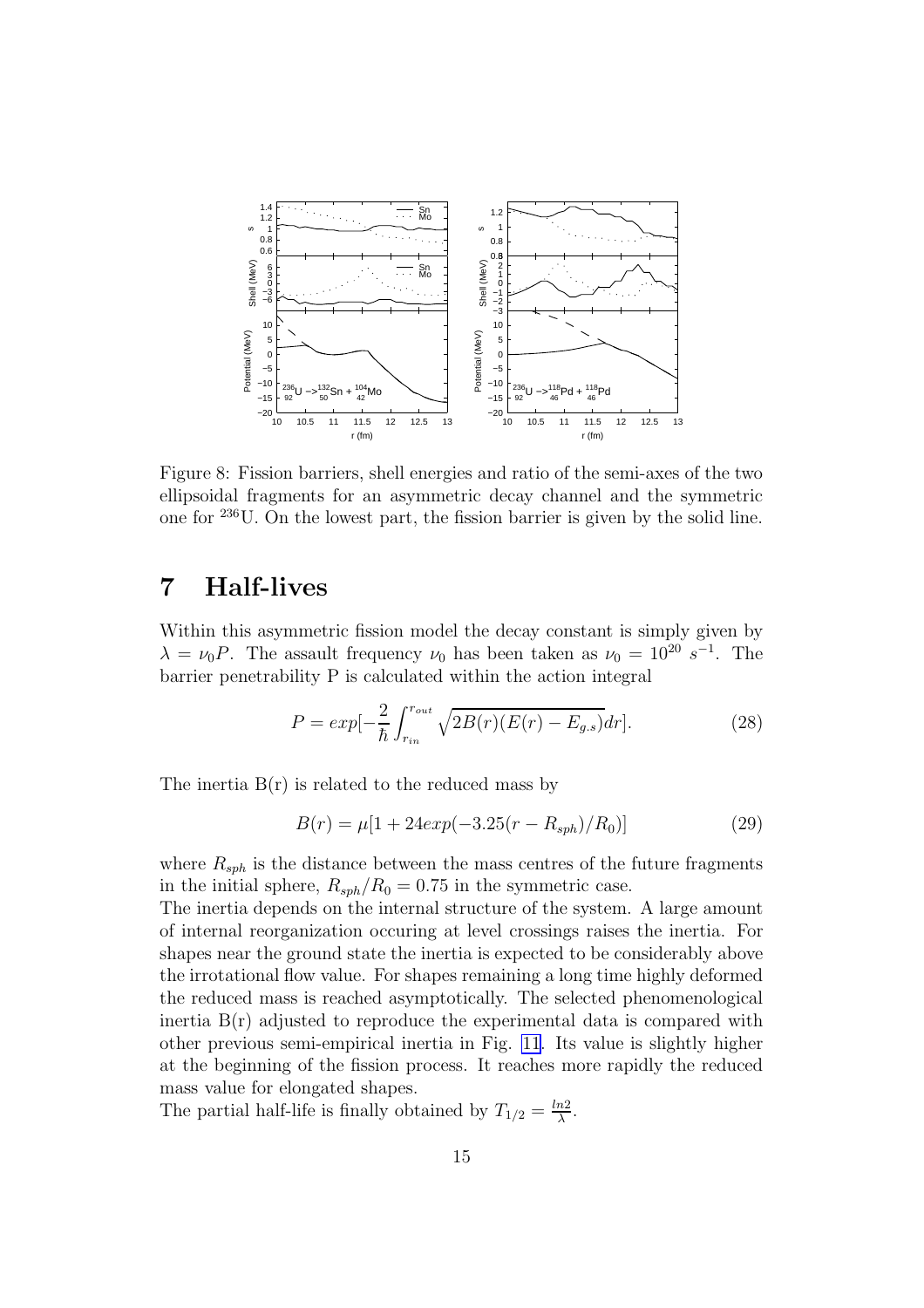<span id="page-15-0"></span>

Figure 9: Fission barriers for <sup>231</sup>,<sup>233</sup>Th and two different decay channels. The inner and outer fission barrier heights are given, on the right, respectively by the full circles and crosses.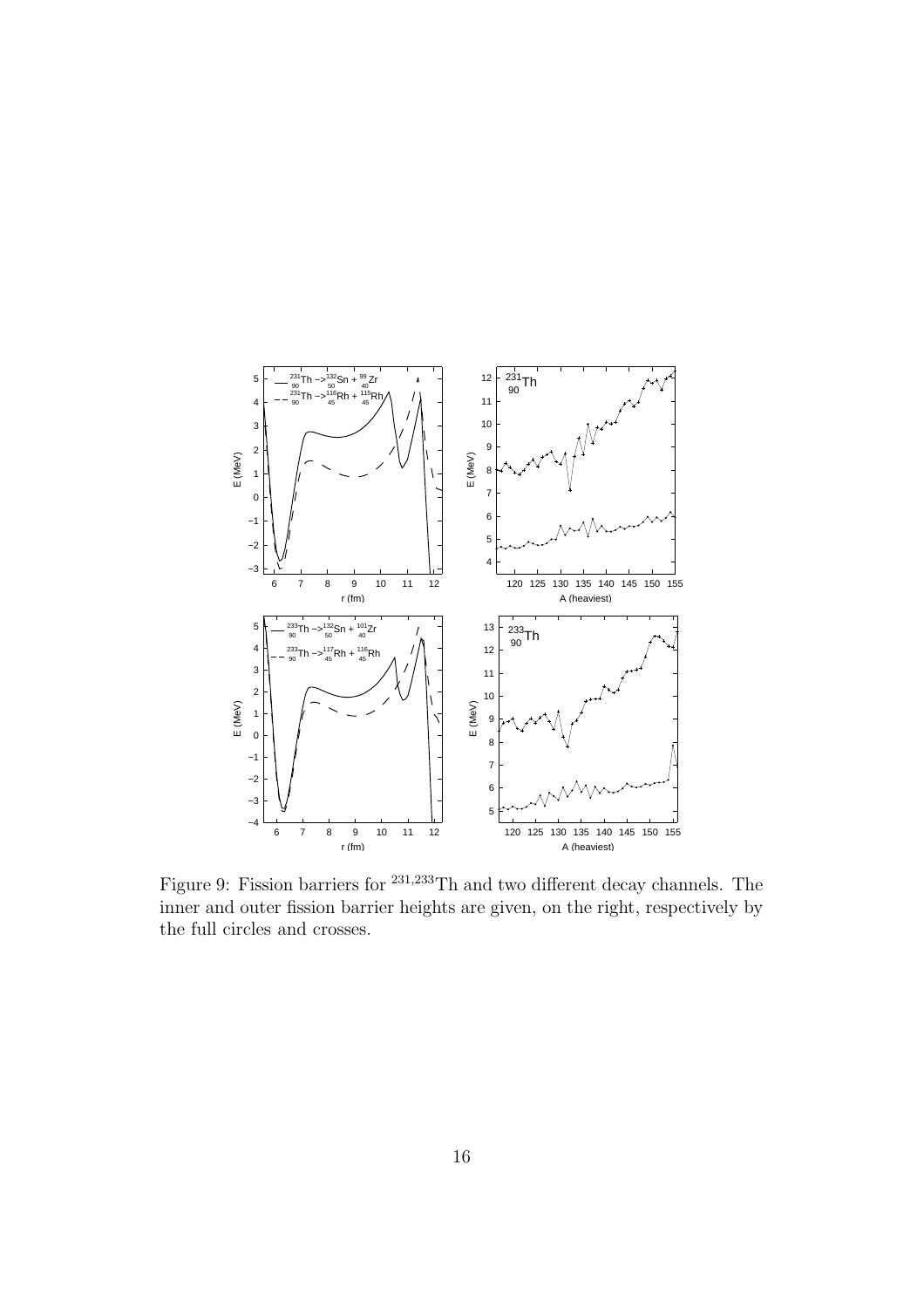<span id="page-16-0"></span>

Figure 10: Fission barriers for <sup>234</sup>,<sup>236</sup>U. The inner and outer fission barrier heights are given, on the right, respectively by the full circles and crosses.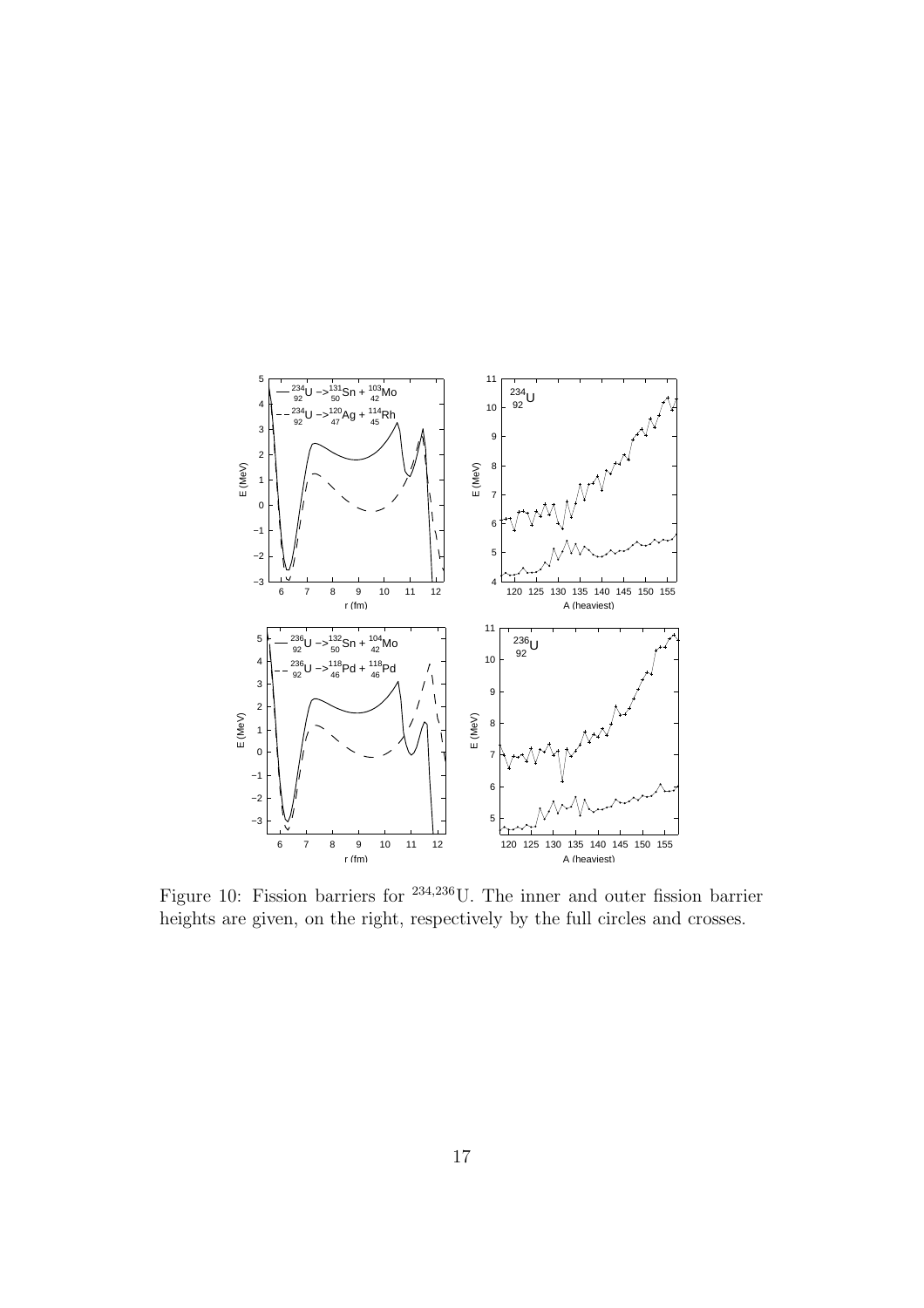<span id="page-17-0"></span>

Figure 11: Comparison between different selected semi-empirical inertia B(r). The dashed line corresponds to the inertia proposed in ref.[[29\]](#page-20-0) while the dashed and dotted curve and dotted line give respectively the inertia proposed in ref. [\[30\]](#page-20-0) for elongated shapes and for compact and creviced shapes. The values obtained from the formula (29) are given by the solid line.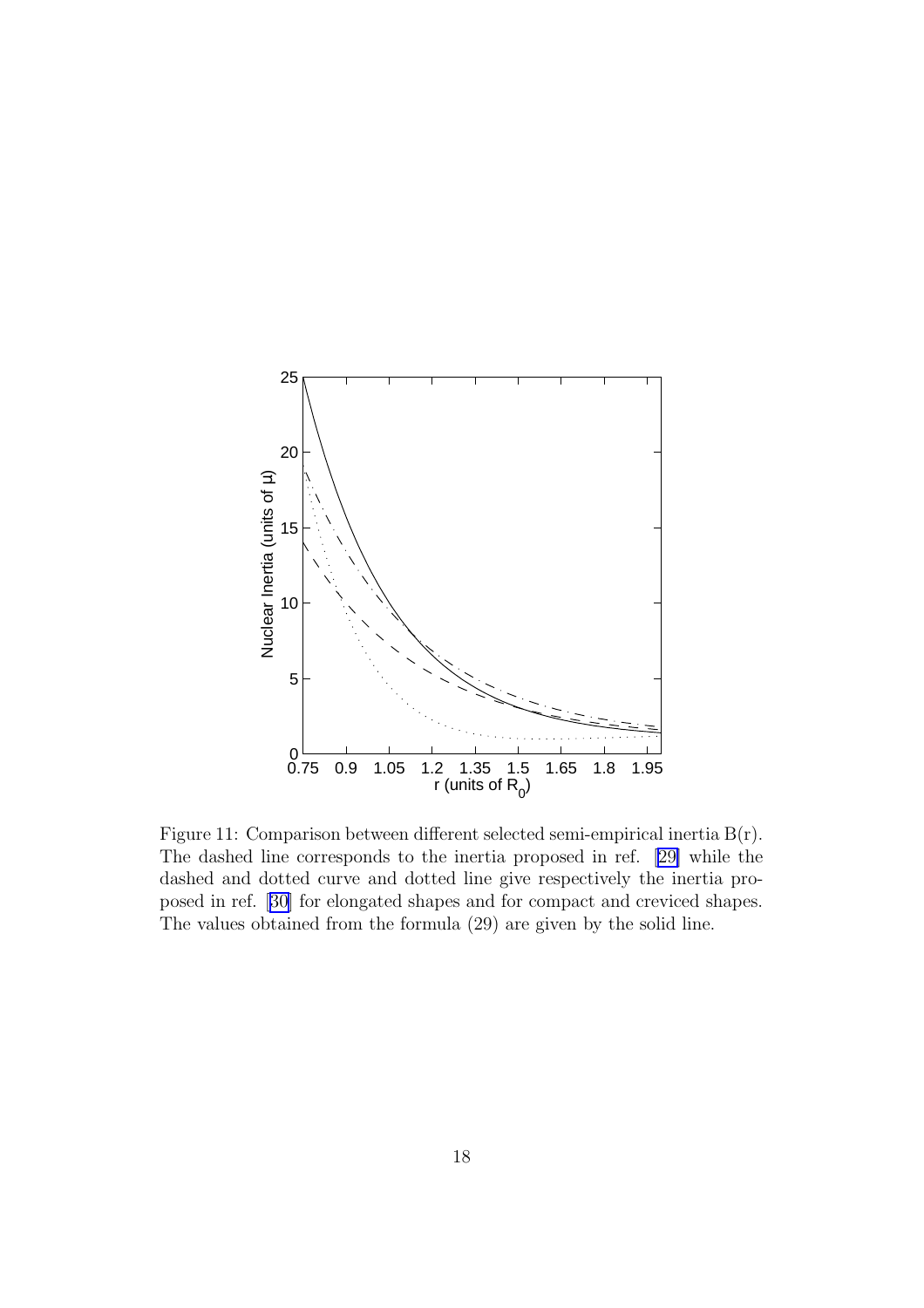The experimental spontaneous fission half-lives and theoretical predictions for the supposed most probable exit channels are compared in Table 2. The half-lives corresponding to several paths are given for  $243 \text{Cm}$ ,  $250 \text{Cf}$ ,  $^{256}$ Fm and  $^{256}$ No. Except for the ligthest U isotopes, there is a correct agreement with the experimental data on 20 orders of magnitude. The half-lives vary regularly for close exit channels of a same nucleus.

| $\checkmark$                                                                                             |                                 |                               |
|----------------------------------------------------------------------------------------------------------|---------------------------------|-------------------------------|
| Reaction                                                                                                 | $T_{\frac{1}{2},exp(s)}$        | $T_{1/2,theo(s)}$             |
| $\frac{232}{92}U$<br>$^{134}_{52}Te + ^{98}_{40}Zr$                                                      | $2.5 \times \overline{10^{21}}$ | $3.6 \times 10^{16}$          |
| $\overline{^{234}}U$<br>$\frac{131}{50}Sn +$<br>$\frac{103}{42}$<br>Mо<br>92                             | $4.7 \times \sqrt{10^{23}}$     | $8\times\overline{10^{19}}$   |
| $\frac{235}{ }U$<br>$\frac{131}{50}Sn + \frac{10}{42}$<br>104<br>$_{Mo}$<br>92                           | $3.1 \times 10^{26}$            | $7.7\times10^{23}$            |
| $\frac{236}{92}$ U<br>$\frac{132}{50}Sn +$<br>$\frac{104}{42}$<br>Mo                                     | $7.8 \times 10^{23}$            | $1.0 \times 10^{22}$          |
| $\frac{238}{92}U$<br>$\frac{132}{50}Sn +$<br>$\frac{106}{42}$<br>$_{Mo}$<br>50                           | $2.6 \times \overline{10^{23}}$ | $5.3 \times 10^{22}$          |
| $\frac{238}{94}Pu$<br>$\frac{130}{50}Sn + \frac{103}{44}$<br>108<br>Ru                                   | $1.5 \times 10^{18}$            | $2.6 \times 10^{19}$          |
| $\frac{239}{3}Pu$<br>$\frac{109}{44}$ $Ru$<br>$\frac{130}{50}Sn + \frac{10}{44}$<br>94                   | $2.5 \times \sqrt{10^{23}}$     | $4.8 \times 10^{22}$          |
| $\frac{240}{94}Pu \rightarrow$<br>$\frac{130}{50}Sn +$<br>110<br>Ru<br>44                                | $3.7\times10^{18}$              | $4.8 \times 10^{19}$          |
| 243<br>$\frac{133}{51}Sb +$<br>110<br>Am<br>Ru<br>95<br>44                                               | $6.3 \times 10^{21}$            | $1.1 \times 10^{23}$          |
| $\frac{55}{243}C_m$<br>$\frac{130}{50}Sn+$<br>$\frac{113}{46}$<br>P <sub>d</sub>                         | $1.7 \times 10^{19}$            | $3 \times 10^{21}$            |
| $\frac{\frac{3}{243}Cm}{\sim}$ $\rightarrow$<br>$\frac{122}{18}Cd +$<br>121<br>Cd<br>48<br>48            | $1.7 \times 10^{19}$            | $1.6\times10^{18}$            |
| $\frac{245}{26}Cm$<br>$^{130}_{50}Sn + ^{115}_{46}Pd$<br>96                                              | $4.4 \times 10^{19}$            | $3 \times \overline{10^{20}}$ |
| $\frac{\breve{\bar{2}48}C}{2c}m$ –<br>$\frac{130}{50}Sn + \frac{113}{46}$<br>118<br>P <sub>d</sub><br>96 | $1.3 \times 10^{14}$            | $7.7 \times 10^{15}$          |
| $\frac{250}{98}Cf$<br>$\frac{125}{49}In + \frac{125}{49}$<br>In                                          | $5.2 \times 10^{11}$            | $1.9\times10^9$               |
| $\frac{250}{28}Cf$<br>$\frac{132}{52}Te + \frac{116}{46}$<br>$\frac{118}{46}$ Pd                         | $5.2 \times 10^{11}$            | $1.2 \times 10^{10}$          |
| $rac{68}{250}Cf$<br>$\frac{140}{55}Cs + \frac{11}{43}$<br>$\overline{110}$ Tc                            | $5.2 \times 10^{11}$            | $4.9 \times 10^{11}$          |
| $\frac{255}{99}Es$ -<br>$\frac{128}{50}Sn+$<br>$\frac{127}{49}$<br>In                                    | $8.4 \times 10^{10}$            | $8 \times \overline{10^9}$    |
| $^{256}_{100}Fm \rightarrow$<br>$\frac{128}{50}Sn + \frac{128}{50}Sn$                                    | $1.0 \times 10^4$               | 45                            |
| $\frac{256}{300}Fm$<br>$\frac{121}{47}Ag$<br>$+_{53}^{135}I$                                             | $1.0 \times 10^4$               | 82                            |
| $\frac{256}{102}No \rightarrow$<br>$^{128}_{51}Sb + ^{128}_{51}Sb$                                       | 110                             | $0.9\times\overline{10^{-2}}$ |
| $^{256}_{102}No \rightarrow$<br>$\frac{116}{46}Pd + \frac{140}{56}$<br>Ba<br>46                          | 110                             | $0.3 \times 10^{-1}$          |

Table 2. Comparison between experimental[[16\]](#page-20-0) and theoretical spontaneous fission half-lives of actinide nuclei.

### 8 Summary and conclusion

Double and triple-humped fission barriers appear for the actinide elements in the quasi-molecular shape path within a macroscopic-microscopic deformation energy derived from a generalized liquid drop model and analytic expressions for the shell and pairing energies. The second peak corresponds to the transition from one-body shapes to two touching ellipsoids. The third barrier appears only in the asymmetric decay path and for some specific nu-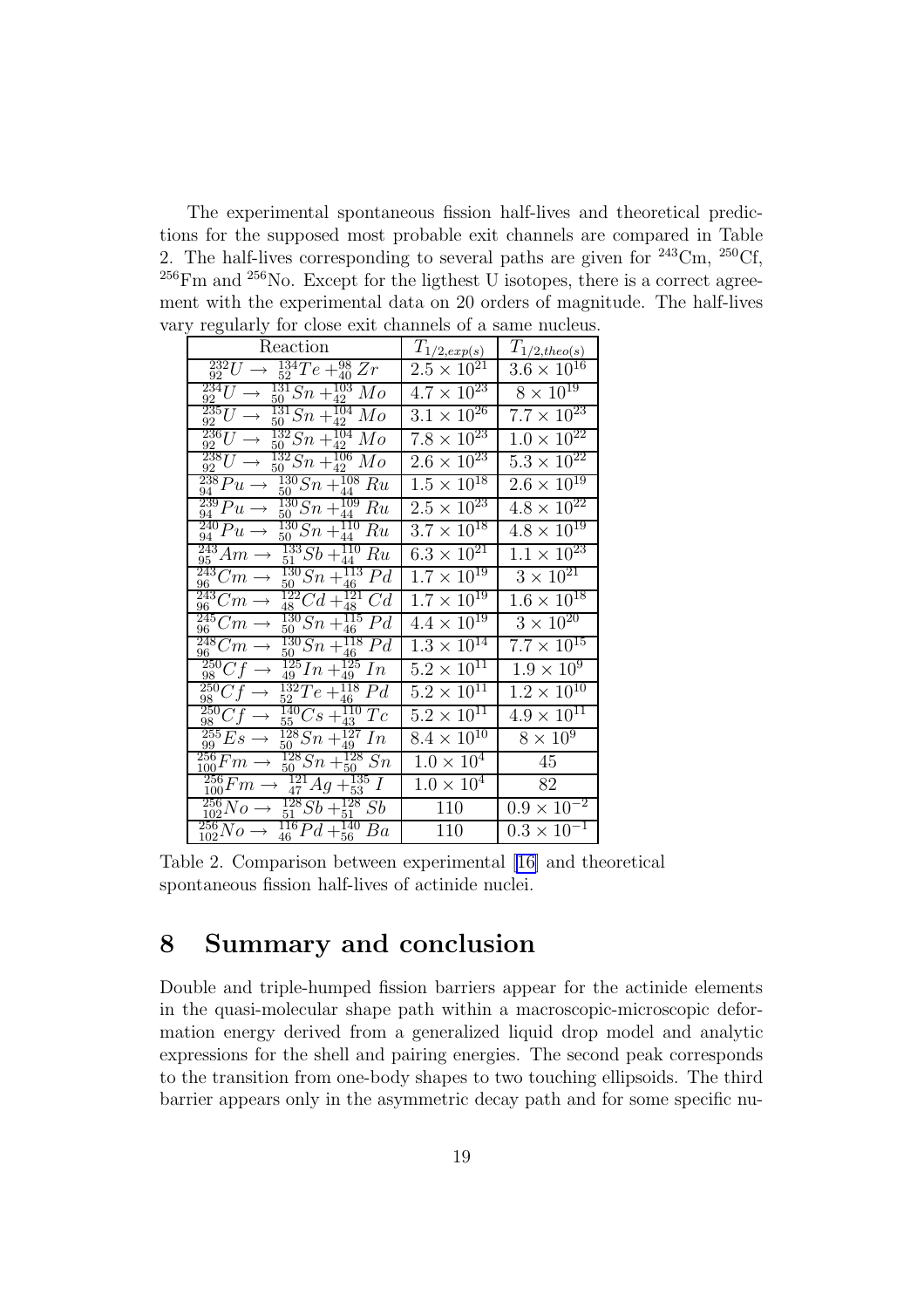<span id="page-19-0"></span>clei. Then, the heaviest fragment is almost a magic nucleus and it preserves its shape close to the sphere. The other fragment evolves from an oblate ellipsoid to a prolate one and the third peak corresponds to the maximum of the shell effects in the non magic fragment and, consequently, to two touching different spheres. The barrier heights agree with the experimental results for the double and triple-humped fission barriers, the energy of the second minimum being a little too high. The predicted half-lives follow the experimental data trend.

# References

- [1] M.C. Duijvestijn, A.J. Koning and F.-J. Hambsch, Phys. Rev. C64, 014607 (2001).
- [2] F.-J. Hambsch, S. Oberstedt, A. Tudora, G. Vladuca and I. Ruskov, Nucl. Phys. A726, 248 (2003).
- [3] A. Krasznahorkay *et al*, Phys. Rev. Lett. **80**, 2073 (1998).
- [4] A. Krasznahorkay *et al*, Phys. Lett. **B461**, 15 (1999).
- [5] M. Hunyadi *et al*, Phys. Lett. **B505**, 27 (2001).
- [6] J. Blons, C. Mazur, D. Paya, M. Ribrag and H. Weigmann, Nucl. Phys. A414, 1 (1984).
- [7] A. Marinov, S. Gelberg, D. Kolb, R. Brandt and A. Pape, Int. J. Mod. Phys. E12, No. 5 1 (2003).
- [8] A. Galindo-Uribarri, H.R. Andrews, G.C. Ball, T.E. Drake, V.P. Janzen, J.A. Kuehner, S.M. Mullins, L. Persson, D. Prévost, D.C. Radford, J.C. Waddington, D. Ward, and R. Wyss, Phys. Rev. Lett. 71, 231 (1993).
- [9] G. Royer and F. Haddad, Phys. Rev. C47, 1302 (1993).
- [10] V.M. Strutinsky, Nucl. Phys. A95, 420 (1967).
- [11] W.D. Myers and W.J. Swiatecki, Ark. Fys. 36, 343 (1967).
- [12] M.G. Mustafa, U. Mosel and H.W. Schmitt, Phys. Rev. C7, 1519 (1973).
- [13] J.F. Berger, M. Girod and D. Gogny, J. Physique Lett. 42, 509 (1981).
- [14] V. Blum, J.A. Maruhn, P.G. Reinhard and W. Greiner, Phys. Lett. B323, 262 (1994).